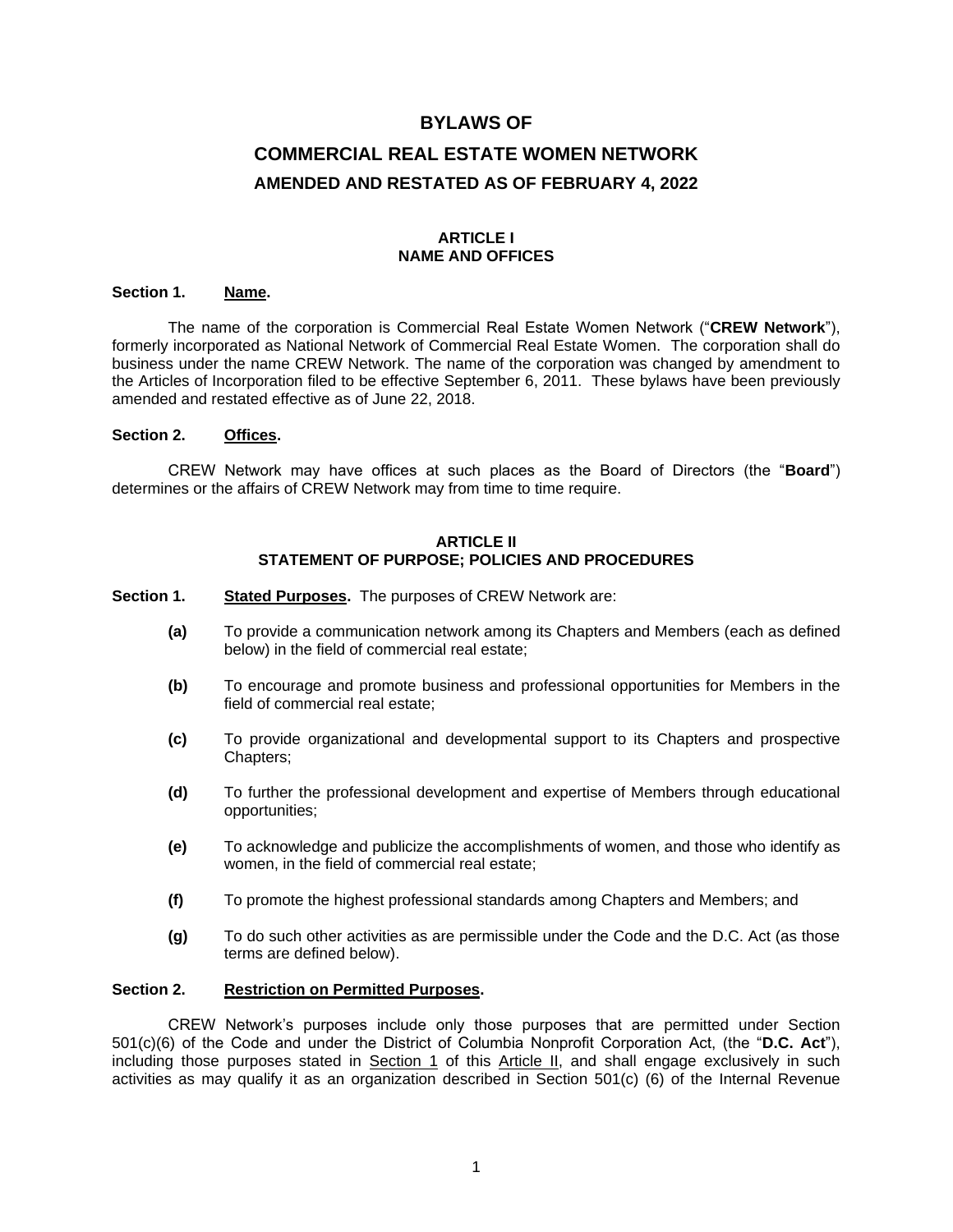Code of 1986, as amended, as it now exists or may hereafter be amended (the "**Code**") and exempt from taxation under Section 501(a) of the Code.

## **Section 3. Governance.**

The Board shall address from time to time certain governance matters by the adoption of policies and procedures ("**Policies and Procedures**") which set forth the fees, dues, benefits, guidelines for membership, the procedures for appointing alternate and substitute or replacement delegates to CREW Network's Council of Delegates (as defined below), and such other provisions as the Board shall deem advisable for the effective operation of CREW Network. Policies and Procedures adopted by the Board shall be provided to the Chapters and Members and shall be binding upon the Chapters and Members. The Board may revise Policies and Procedures in its discretion so long as (a) revisions are consistent with the purposes of CREW Network and (b) the revised Policies and Procedures are provided to the Chapters and Members at least thirty (30) days before they become effective.

#### **ARTICLE III MEMBERS**

## **Section 1. Composition.**

CREW Network shall consist of (a) organizations ("**Chapters**") which, (b) individual members of Chapters who, and (c) as appropriate, individuals (herein called "**Members at Large**") who (i) shall meet the membership qualifications set forth in these Bylaws and in the Policies and Procedures; (ii) shall be admitted to CREW Network in accordance with these Bylaws and the Policies and Procedures; and (iii) shall not have been expelled or otherwise terminated from membership pursuant to the terms of these Bylaws or the Policies and Procedures. The term "**Chapters**" as used in these Bylaws refers to organizations (formerly called "**Member Organizations**") who meet the eligibility requirements of these Bylaws and the Policies and Procedures. The term "**Members**" as used in these Bylaws refers to individual members of Chapters and Members at Large. Any individual classified as a member of a Chapter is a member of CREW Network and must meet the qualifications as stated above.

#### **Section 2. Eligibility - Chapters.**

To qualify for membership as a Chapter of CREW Network an organization must include individual members, the majority of whom:

- **(a)** Have at least 5 years' work experience in a qualified field of commercial real estate (as defined in the Policies and Procedures); and
- **(b)** Meet the requirements for Chapter status that are set forth in the Policies and Procedures.

#### **Section 3. Eligibility - Members at Large.**

To qualify for membership as a Member at Large, an individual:

- **(a)** Shall not be located in a geographic area where there is an active Chapter;
- **(b)** Shall be currently employed in a qualified field of commercial real estate (as defined in the Policies and Procedures); and
- **(c)** Shall meet other requirements for Member at Large qualifications as set forth in the Policies and Procedures.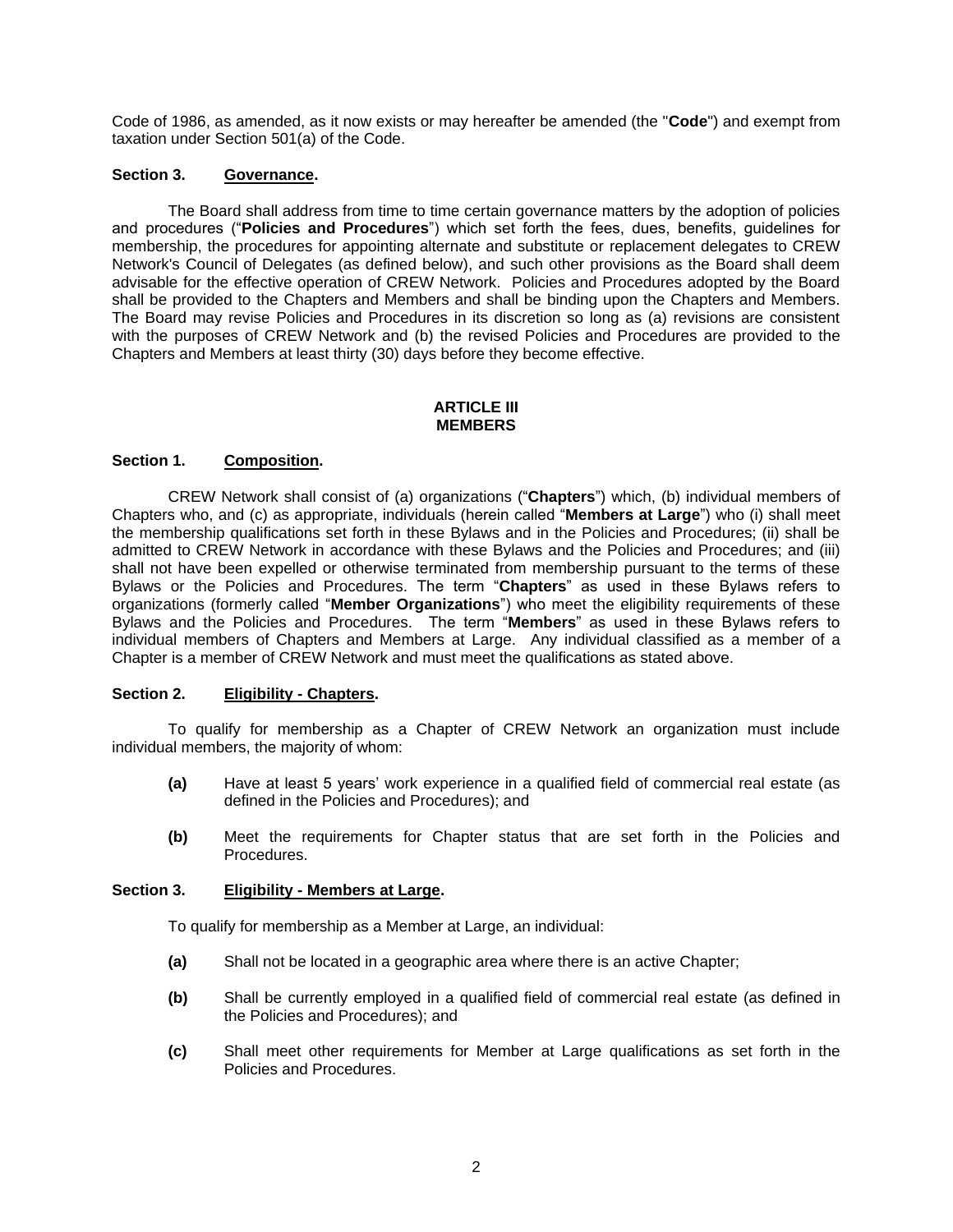## **Section 4. Application for Membership.**

An organization applying as a Chapter or an individual applying as a Member at Large shall apply for membership in CREW Network by submission of the corresponding application and such supporting data as the Board may require in accordance with the Policies and Procedures. Membership in CREW Network shall not become effective unless and until an organization or individual is approved for membership pursuant to these Bylaws.

CREW Network adheres to equal opportunity standards. It is the policy of CREW Network to encourage and support membership and participation opportunities in CREW Network regardless of race, religion, color, national origin, sex, sexual orientation, handicap, age, or political affiliation.

#### **Section 5. Maintenance of Good Standing.**

- **(a) Chapters.** To remain in good standing, a Chapter must:
	- **(i)** Maintain compliance with the membership eligibility requirements;
	- **(ii)** Pay all dues when due; and
	- **(iii)** Be present, through at least one of its Delegates, at each of the regular meetings of the Council per calendar year which have been called pursuant to the terms of these Bylaws.
- **(b) Members at Large.** To remain in good standing, a Member at Large must:
	- **(i)** Maintain compliance with the membership eligibility requirements; and
	- **(ii)** Pay all dues when due.

# **Section 6. Expulsion of a Chapter.**

If a Chapter is not in good standing, the Board shall direct the CEO to send the Chapter a notice of noncompliance. Such notice shall address the following:

- **(a) Failure to pay dues.** If the failure to remain in good standing is a result of a failure of the Chapter to pay outstanding dues when due, the notice of noncompliance shall state:
	- **(i)** The amount of the outstanding dues;
	- **(ii)** The late charge amount;
	- **(iii)** The date that the dues were due; and
	- **(iv)** That if the Chapter fails to pay such dues and late charge in full within ninety (90) days after the due date, or within thirty (30) days from the date that the notice of noncompliance is received, whichever date is later, the Chapter may be expelled by the Board without the right to any further notice or to a hearing.
- **(b) Failure to comply with membership eligibility requirements.** If the failure to remain in good standing is a result of a failure of a Chapter to maintain compliance with the membership eligibility requirements, the notice of noncompliance shall specify the membership eligibility requirement(s) which the Chapter has failed to satisfy and shall provide for a period ninety (90) days from the notice within which the Chapter must return to full compliance. If the Chapter fails to return to full compliance with the membership eligibility requirements at the expiration of such time period but demonstrates that it has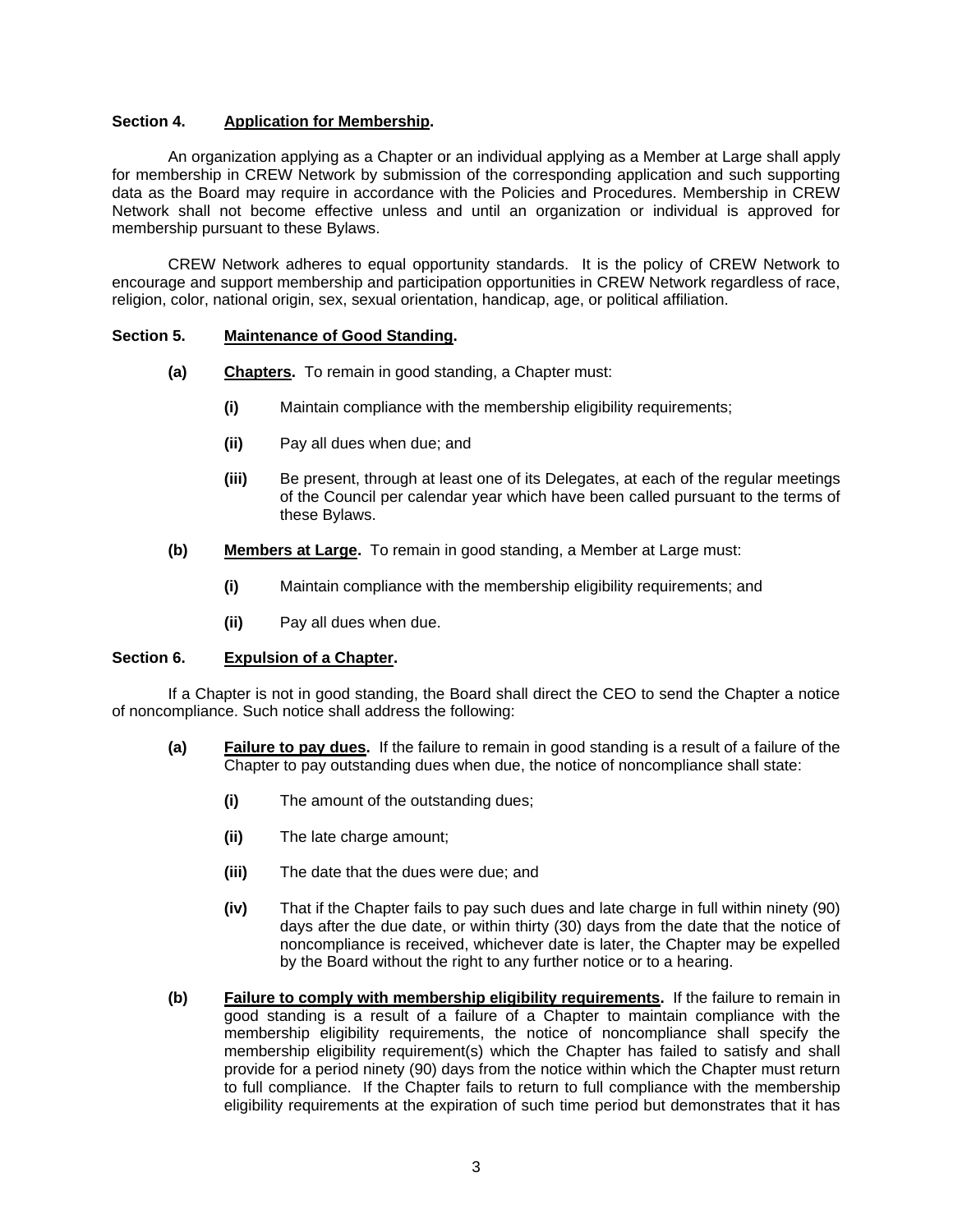commenced curing the noncompliance and is diligently pursuing such cure, the CEO, at the direction of the Board, may, by written notice to the Chapter, extend the cure period for up to one (1) year from the date of the original notice. If the Chapter fails to cure the non-compliance within such extended period, the Chapter may be expelled by the Board, subject to the provisions of Subsections (d) and (e) below.

- **(c) Failure to be represented at Council meetings.** If the failure to remain in good standing is a result of a failure of the Chapter to cause its Delegate(s) to attend the required Council meetings, the notice of noncompliance shall specify the Council meetings at which no Delegate of the Chapter was present and shall note the obligations to be met by the Chapter in order to not be expelled from CREW Network.
- **(d) Hearings before the Board.** The original notice of noncompliance [if the failure to remain in good standing is due to nonattendance of its Delegate(s) at Council meetings under Section 6(c) above], or the second notice of noncompliance [if the failure to remain in good standing is a result of the failure to maintain compliance with the membership eligibility requirements under Section 6(b) above], shall contain the date, time and place at which the expulsion of the Chapter will be considered by the Board. At the hearing before the Board, the Chapter being considered for expulsion shall have the right to present evidence (in person, by conference telephone, or other means acceptable to the Board) which is, in the reasonable opinion of the Board, relevant to the proposed expulsion.
- **(e) Expulsion vote by the Council.** If the Board recommends expulsion, the recommendation shall be forwarded to the Council for action. The affirmative vote of at least two-thirds (2/3) of all votes entitled to be cast by the Delegates present at a meeting at which a quorum of Chapters is present shall be required to expel a Chapter for any reason other than failure to pay outstanding dues.
- **(f) Expulsion of a Member at Large.** A Member at Large who fails to remain in good standing as a result of failure to pay outstanding dues prior to delinquency, or failure to maintain compliance with the membership eligibility requirements, will be expelled in accordance with the Policies and Procedures.

## **Section 7. Withdrawal of Chapters or Members at Large.**

A Chapter or Member at Large may withdraw from membership in CREW Network upon 30 days written notice to the Board. Dues previously paid prior to withdrawal will not be prorated or refunded for the membership year in effect at the time of withdrawal. A withdrawing Chapter or Member at Large shall pay all accrued dues and penalty charges, if any. This obligation survives withdrawal.

## **Section 8. Restrictions on Use of Name and Membership Information.**

Any Chapter which, or Member at Large who, has been expelled or has withdrawn from CREW Network, and any Member who has been expelled or has withdrawn from a Chapter (in any event, a "**Former Member**") shall not be entitled to hold itself or herself out or represent itself or herself as a Chapter or as an individual Member of CREW Network and shall immediately cease using, terminate and remove all representations or references to any affiliation with CREW Network. All information relating to Chapters or individual Members of CREW Network, including common-law or statutory trademark, tradename and other intellectual property belonging to CREW Network, is intended solely for the use of CREW Network, Chapters, and Members.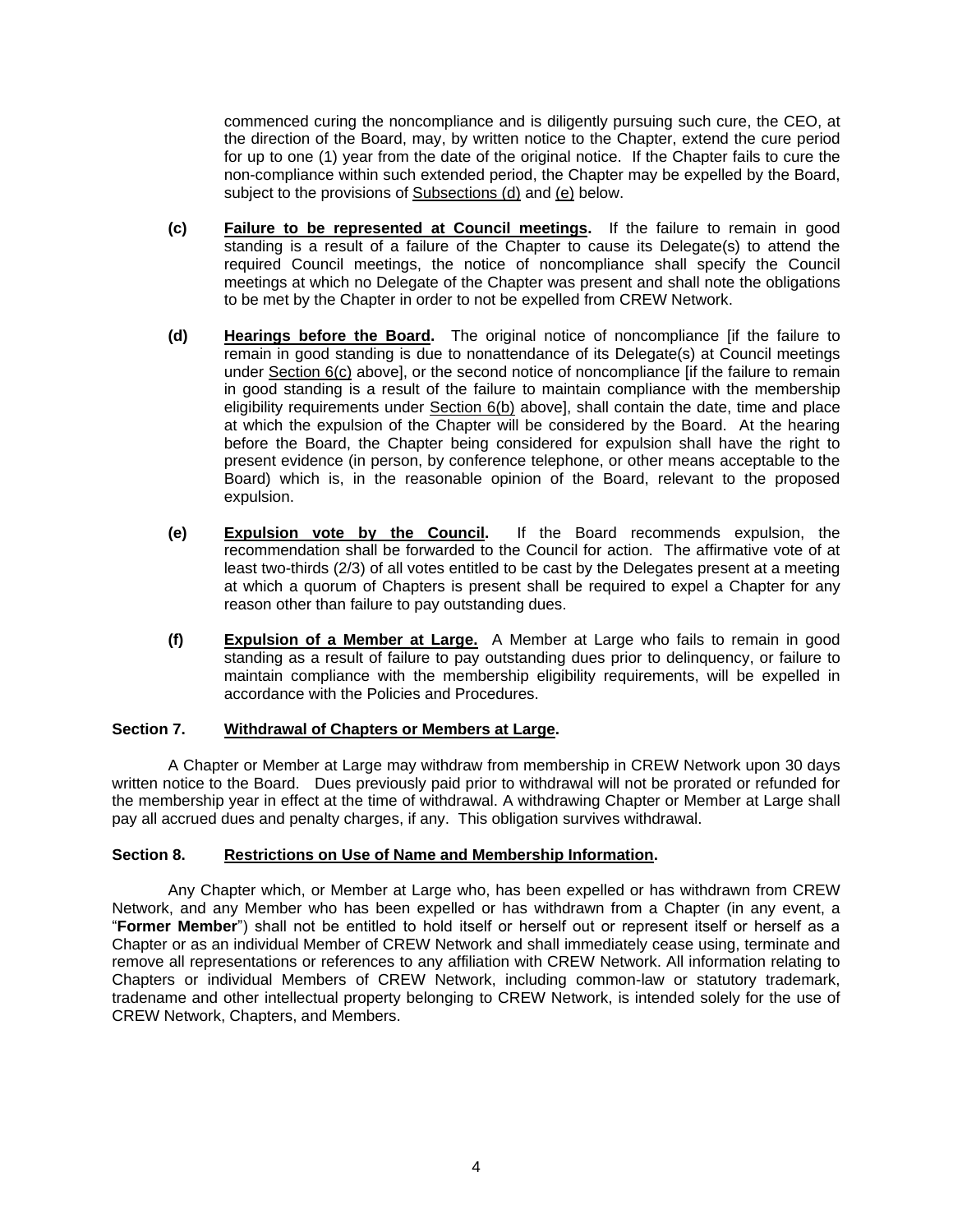## **Section 9. Reinstatement of Chapters or Members at Large.**

A Former Member may reapply for membership in CREW Network at any time it or the individual (as applicable) meets the membership eligibility requirements. The procedure in connection with a reapplication shall be the same as the procedure for an initial application.

#### **ARTICLE IV THE COUNCIL**

## **Section 1. Composition; Primary Purpose.**

The Council shall be comprised of persons designated by each Chapter to act as its delegates to the Council ("**Delegate(s)**"). Each Chapter shall be represented by two (2) Delegates. Members At Large will not have a representative on the Council. The Council shall: (a) elect (and remove, if necessary) the Officers and Directors of CREW Network in accordance with these Bylaws and the Policies and Procedures; (b) approve amendments to these Bylaws; (c) approve new Chapters; (d) expel Chapters (except as otherwise provided in these Bylaws); (e) elect the Nominating Committee described in Article V, Section 5 of these Bylaws; (f) approve other items as set forth in these Bylaws; and (g) serve in an advisory capacity to the Board, as representatives of the Chapters and as ambassadors for CREW Network to the Chapters.

# **Section 2. Voting Rights.**

- **(a) Voting by Delegates.** Each Delegate to the Council shall be entitled to one (1) vote on any and all matters submitted to a vote of the Council. Except as specifically set forth in these Bylaws, voting shall be in person; provided, however, if both of the Delegates to which a Chapter is entitled are not present at a meeting, the Chapter's Delegate who is present shall have the right and power to cast all votes entitled to be cast by the Chapter. Except as otherwise provided by the D.C. Act, the Articles of Incorporation or these Bylaws, with respect to any matter submitted to a vote at a meeting of the Council, the affirmative vote of a majority of the Delegates present at such meeting shall constitute the act of the Delegates (and, therefore, the act of the Chapters), so long as a quorum of the Chapters is present in accordance with Article IV, Section 5 hereof.
- **(b) No Voting by Non-Delegates.** Neither the President nor the President Elect shall be entitled to vote on any matter submitted to a vote of the Council except in the limited circumstances set forth in Section 2(d) and Section 5 of this Article. No other Officer or Director of CREW Network shall be entitled to vote on any matter submitted to a vote of the Council.
- **(c) Actions Without a Meeting.** Any action requiring the vote of the Delegates may be taken as provided in Article IV, Section 7 of these Bylaws.
- **(d) Voting for Election of Board of Directors.** The President Elect and each Delegate to the Council shall be entitled to one (1) vote in each vote taken to elect the slate of President Elect and Directors of CREW Network, with the noted exception set forth in Section 2(a) of this Article.

## **Section 3. Meetings.**

Regular meetings of the Council shall be held a minimum of two (2) times each year at such times and at such places as shall be determined by the Council or the Board. One of such regular meetings, which shall constitute the annual meeting of CREW Network (herein the "**Annual Meeting**"), shall be held during the latter half of the calendar year. New Officers and Directors elected during the most recent election shall be announced at the Annual Meeting. Special meetings of the Council may be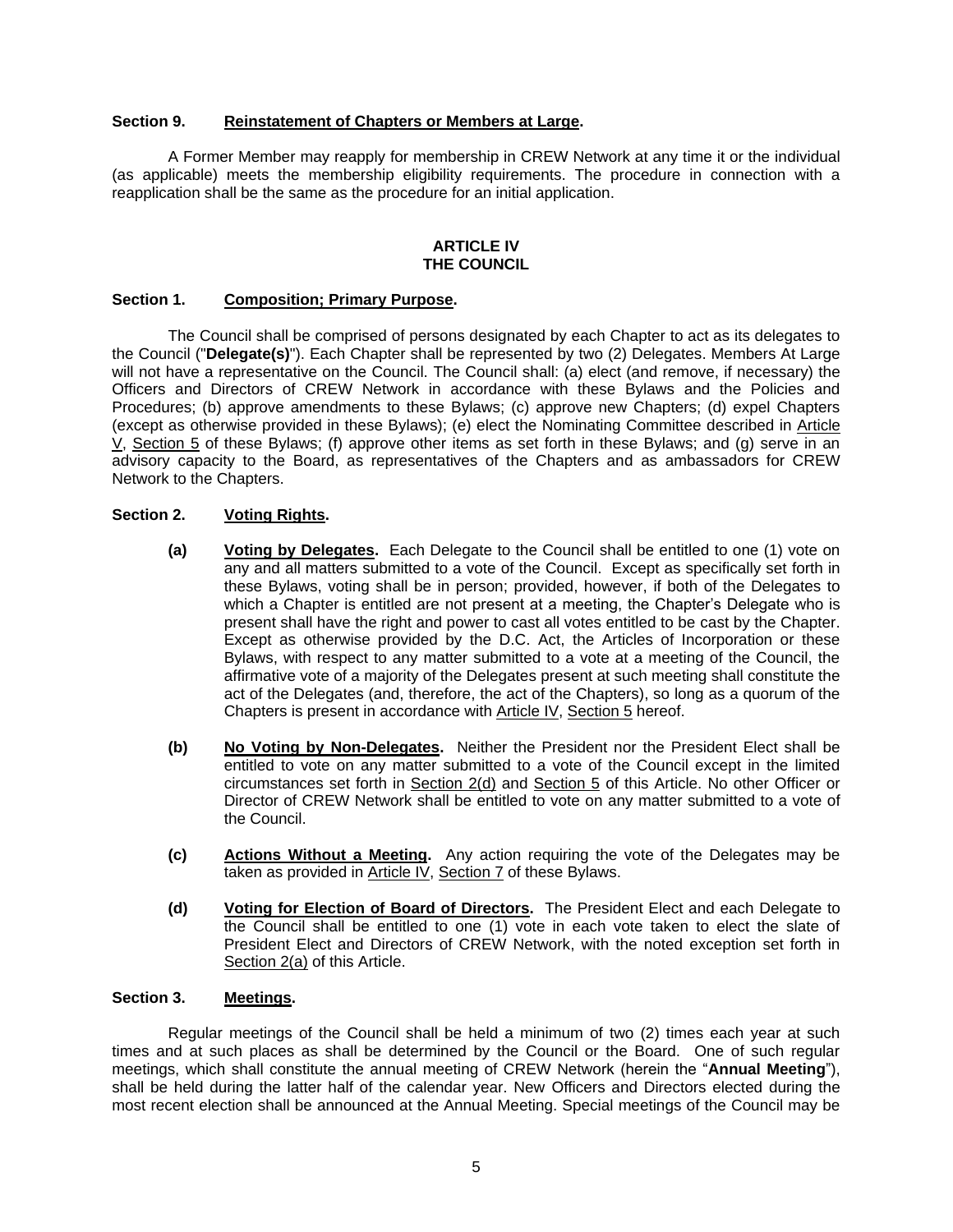called by a majority of the Board or by Delegates having one-third (1/3) or more of all the votes entitled to be cast by the Council.

# **Section 4. Notices.**

Notice of all meetings of the Council, stating the time, the place and the purpose for which the meeting is called, shall be given by such persons as designated by the Board, unless such notice is waived in writing. Such notice shall be in writing and addressed to each Delegate entitled to vote at such meeting at the Delegate's address as it appears on the books of CREW Network as well as to the President of each Chapter and shall be given not less than fourteen (14) days prior to the date of a regular meeting and not less than seven (7) days prior to the date of a special meeting. If a meeting is adjourned to another time or place, notice need not be given of the adjourned meeting if the time and place of the adjourned meeting are announced at the meeting at which the adjournment is taken. Meetings of the Council may be conducted by telephone or similar communications equipment by means of which all persons participating in the meeting can hear each other or such other means as permitted under the D.C. Act

# **Section 5. Quorum**.

A quorum for any meeting of the Council shall consist of the presence of at least a majority (defined as 50 percent plus 1) of the Chapters. The presence in person of at least one Delegate of a Chapter shall constitute the presence of that Chapter. If at any meeting of the Council there is less than a quorum present, a majority of those present may adjourn the meeting from time to time until a quorum is present. At any adjourned meeting any business which might have been transacted at the meeting as originally called may be transacted without additional supporting documents and notification. In the event of a tie vote by a quorum of the Delegates in a situation where an additional vote would constitute the required majority, the President of CREW Network (or the President Elect if, in the absence of the President, the President Elect is presiding at a meeting of the Council) shall have the right and power to cast such vote.

# **Section 6. Alternate and Substitute Delegates.**

Procedures for the appointment of alternate and substitute Delegates by a Chapter shall be set forth in the Policies and Procedures.

## **Section 7. Actions Without Meeting.**

The Delegates may elect the annual slate of President Elect and Directors of CREW Network by mail, facsimile, text, electronic/online, or email ballot, and the Delegates may, upon request of the appropriate number of members of the Board or the Council (as set forth in Section 3 of this Article), in lieu of holding a meeting, vote by mail, facsimile, text, electronic/online, or email ballot on any other issue which otherwise might have been appropriately considered at a meeting of the Council. Except as otherwise provided by the D.C. Act, the Articles of Incorporation or these Bylaws, with respect to any vote of the Delegates conducted by mail, facsimile, text, electronic/online, or email ballot, the affirmative vote of a majority of the votes cast shall constitute the act of the Delegates (and, therefore, the act of the Chapters), so long as the number of votes received would constitute a quorum if such vote were conducted at a meeting of the Council.

## **ARTICLE V BOARD OF DIRECTORS AND OFFICERS**

## **Section 1. General Powers; Composition.**

The formation and implementation of the Policies and Procedures and the management and administration of the day-to-day affairs of CREW Network shall be carried out by or under the auspices and direction of its Board, which shall have all powers necessary for, or incidental to, such management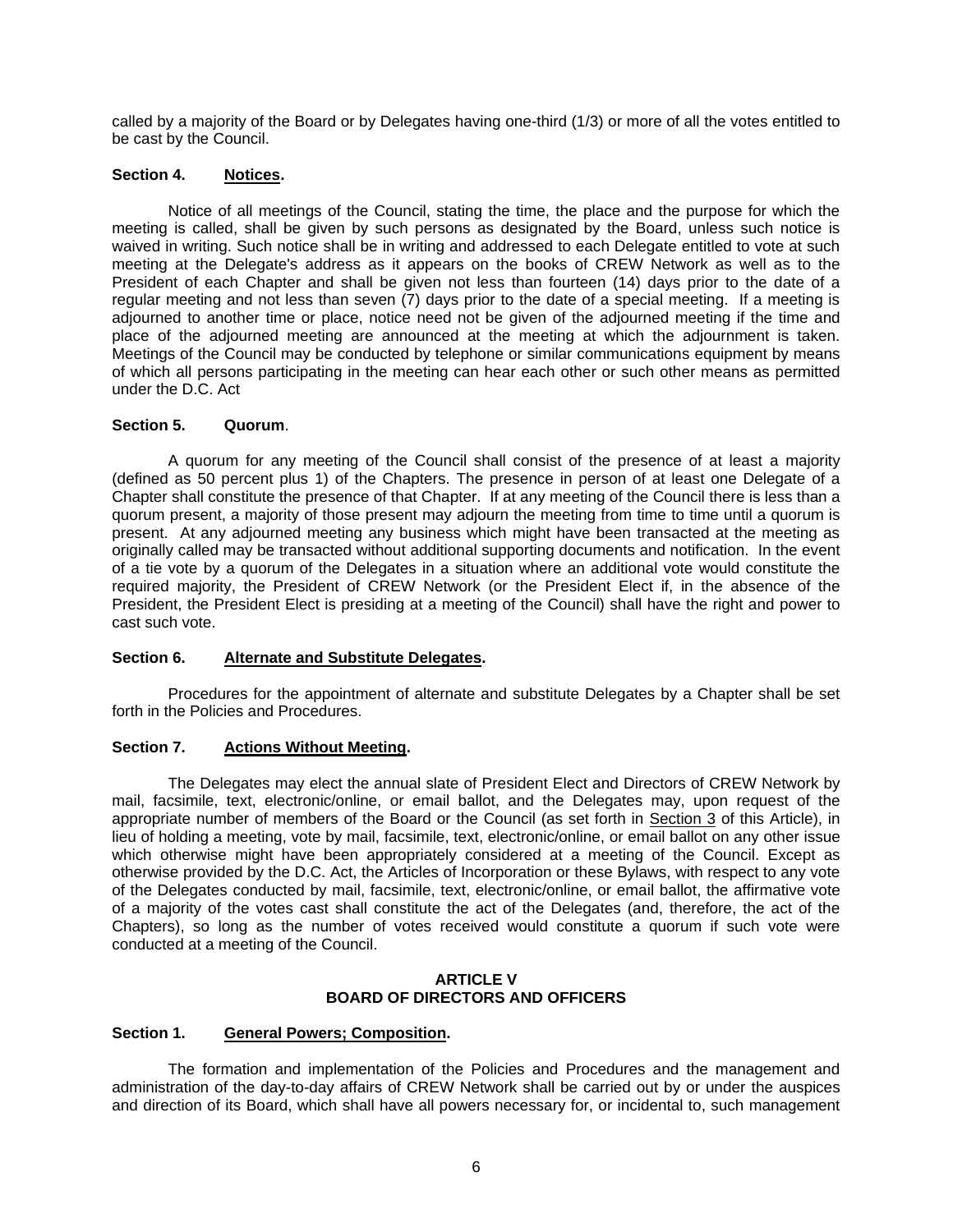and administration and the promotion of the objectives and purposes of CREW Network. The Board shall consist of all Officers and Directors listed in this Article V. The Chief Executive Officer of CREW Network shall be an *ex officio*, non-voting member of the Board.

# **Section 2. Number and Qualification.**

- **(a) Officers.** The Officers of CREW Network shall be the President, Immediate Past President, President Elect, Treasurer, Secretary and Chief Executive Officer ("**CEO**") (*ex officio*). The Treasurer and Secretary (and Assistant Secretary and Assistant Treasurer, if deemed appropriate by the President) shall be appointed by the President (with the approval of the Board); Assistant Secretaries and Assistant Treasurers may be CREW Network staff employees, directed by the CEO. The CEO shall be appointed by the Board and shall serve without necessity of periodic reappointment until the CEO's death, resignation, retirement, disqualification, termination of employment, or removal from office.
- **(b) Directors.** In addition to the Officers, there shall be no fewer than 5 and no more than 10 Directors elected by the Council in accordance with the procedures set forth in these Bylaws.
- **(c) Qualification.** An Officer or Director shall cease to be an Officer or Director and the position previously held by that Officer or Director shall be deemed vacated upon their resignation or (except with respect to the CEO) a vote of at least two-thirds of the entire Board that such Officer or Director is no longer qualified to serve on the Board. The Officer or Director in question shall not be entitled to vote on the matter. The procedures for determining that an Officer or Director is no longer qualified to serve on the Board shall be set forth in the Policies and Procedures.

## **Section 3. Powers.**

- **(a) Officers.** The powers and duties of the respective Officers shall be as follows:
	- **(i)** The President shall (1) coordinate the activities of CREW Network; (2) implement or cause to be implemented the Policies and Procedures; (3) preside at the meetings of the Council in a nonvoting capacity (except to the extent specifically provided for in Article IV, Section 5 of these Bylaws); (4) establish and appoint from time to time such ad-hoc committees as may be required, and abolish such committees as may be appropriate, for the smooth and efficient functioning of CREW Network; and (5) perform such other duties as may be directed by the Board.
	- **(ii)** The Immediate Past President (the President from the previous year) shall (1) serve as an advisor to the Council and the Board; and (2) perform such duties as may be directed by the Board. The Immediate Past President shall be an *ex officio*, non-voting member of the Council.
	- **(iii)** The President Elect shall (1) serve as an advisor to the Council and the Board; (2) in the absence of the President, preside at the meetings of the Council in a nonvoting capacity (except that the President Elect shall have in such circumstances the capacity to vote as specifically provided for in Article IV, Sections 2(d) and 5 of these Bylaws); and (3) perform such other duties as may be directed by the Board. The President Elect shall serve as President of CREW Network in the year following the term as President Elect.
	- **(iv)** The Treasurer shall be appointed by the President with the approval of the Board, and shall (1) be responsible for the funds of CREW Network and shall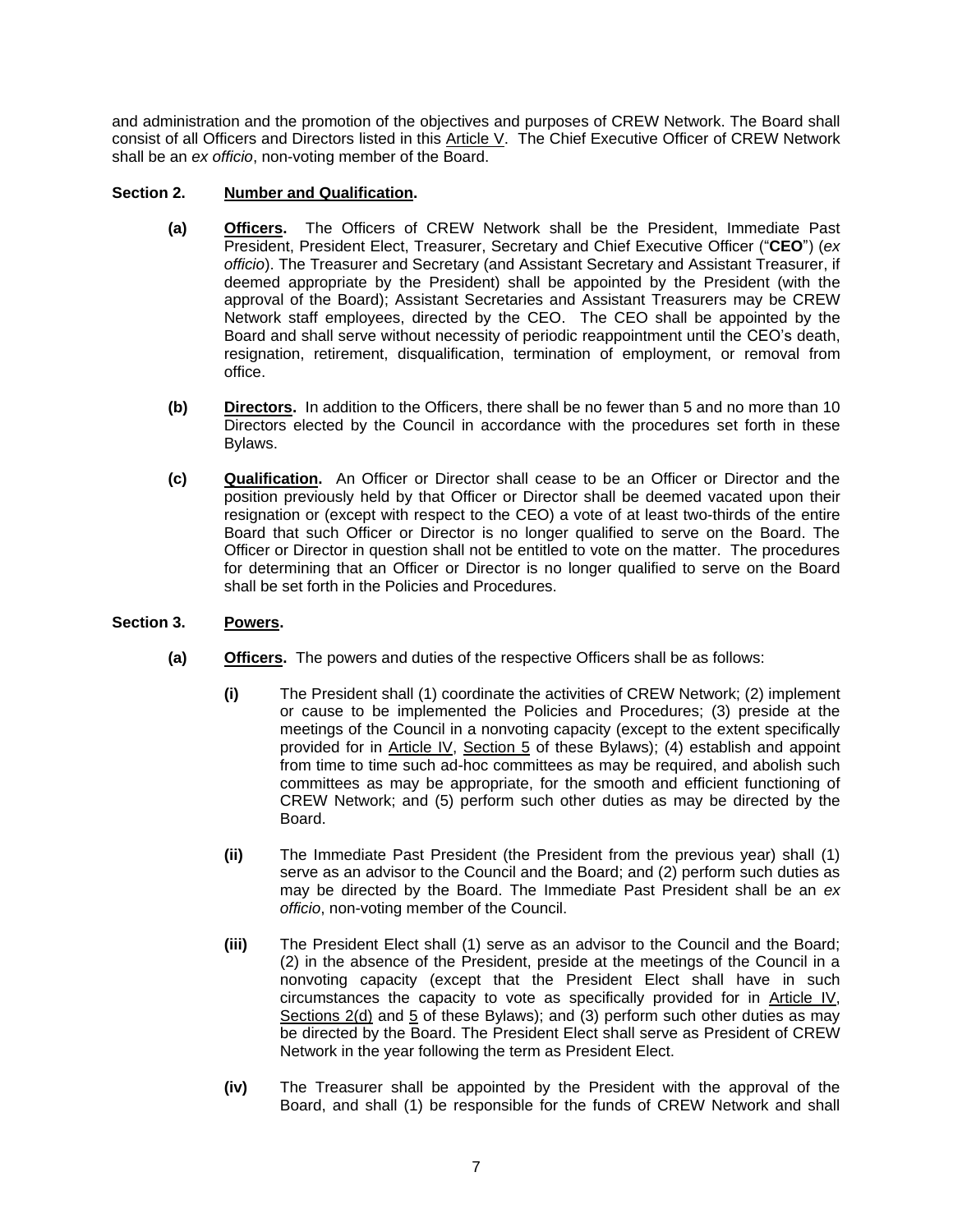deposit or cause to be deposited all funds in the name of and to the credit of CREW Network in such banking institutions as may be designated from time to time by the Board; (2) maintain and prepare, or cause to be maintained and prepared financial records and reports, including the annual budget and quarterly reports to the Board and Council; (3) be responsible for the collection of dues by CREW Network staff; (4) arrange for, or cause to be arranged, an annual review, or an annual audit, by an independent accounting firm, and the timely filing of all applicable tax returns; (5) establish and maintain, or cause to be established and maintained, fiscal policies and procedures; and (6) perform or cause to be performed such other duties as may be directed by the Board.

- **(v)** The President may direct the CEO to appoint staff to serve as Secretary or the President may appoint a Board member as Secretary with the approval of the Board. The designated Secretary shall be (1) responsible for ensuring that minutes of Council and Board meetings are recorded and properly disseminated; and (2) responsible for ensuring that notice of all meetings and activities of CREW Network, including but not limited to, notice of Council and Board meetings is given as required by these Bylaws.
- **(vi)** The CEO shall be the chief operating officer and chief executive officer of CREW Network. The CEO shall report directly to the Board and shall have responsibility for the management of CREW Network contractors, vendors and staff. The CEO shall be responsible for developing and recommending to the Board the policies and procedures for the operation and management of the CREW Network, as they may change from time to time. The CEO shall perform such other duties as shall be assigned to the Executive Officer by the Board or the President.
- **(b) Directors.** The Directors other than the Officers shall have such responsibilities and perform such duties as are necessary to oversee the strategic operation and management of CREW Network, to implement the Policies and Procedures, and to take on such matters as shall be assigned to them by the President.

## **Section 4. Election of Officers and Directors.**

Except as specifically set forth in these Bylaws, the Officers and Directors of CREW Network shall be elected by the Council in accordance with the procedures set forth in Section 5 below. All nominees for positions as Officers or Directors shall be Chapter Members in good standing or shall be individual Members at Large. Other qualifications may be set forth in the Policies and Procedures. Nominations shall be made to the Nominating Committee in accordance with the procedures set forth in Section 5 below. No more than two (2) elected members of the Board shall be members of the same Chapter. For purposes of the foregoing sentence only, any Officer or Director shall be deemed to be a Member of that Chapter to which they paid annual dues at the time they were elected to the Board.

## **Section 5. Nominating Process.**

**(a) Nominating Committee.** The Nominating Committee shall consist of the President, the President Elect, the Immediate Past President and five (5) Delegates or Members at Large, all of whom shall serve a term commencing at the first Council meeting of the year and ending on December 31 of that year. Nominations for the five (5) Delegates or Members at Large will be solicited from the Council and reviewed by the Board. The Board shall recommend five (5) Delegates or Members at Large from the nominations received and present the candidates for review and approval by the Council at the first Council meeting of the year. The Nominating Committee shall generate input and interest throughout the year for the elected positions on the Board. The Nominating Committee shall review the electoral process and present an explanation of the election procedures at the first Council meeting of the year. The Nominating Committee shall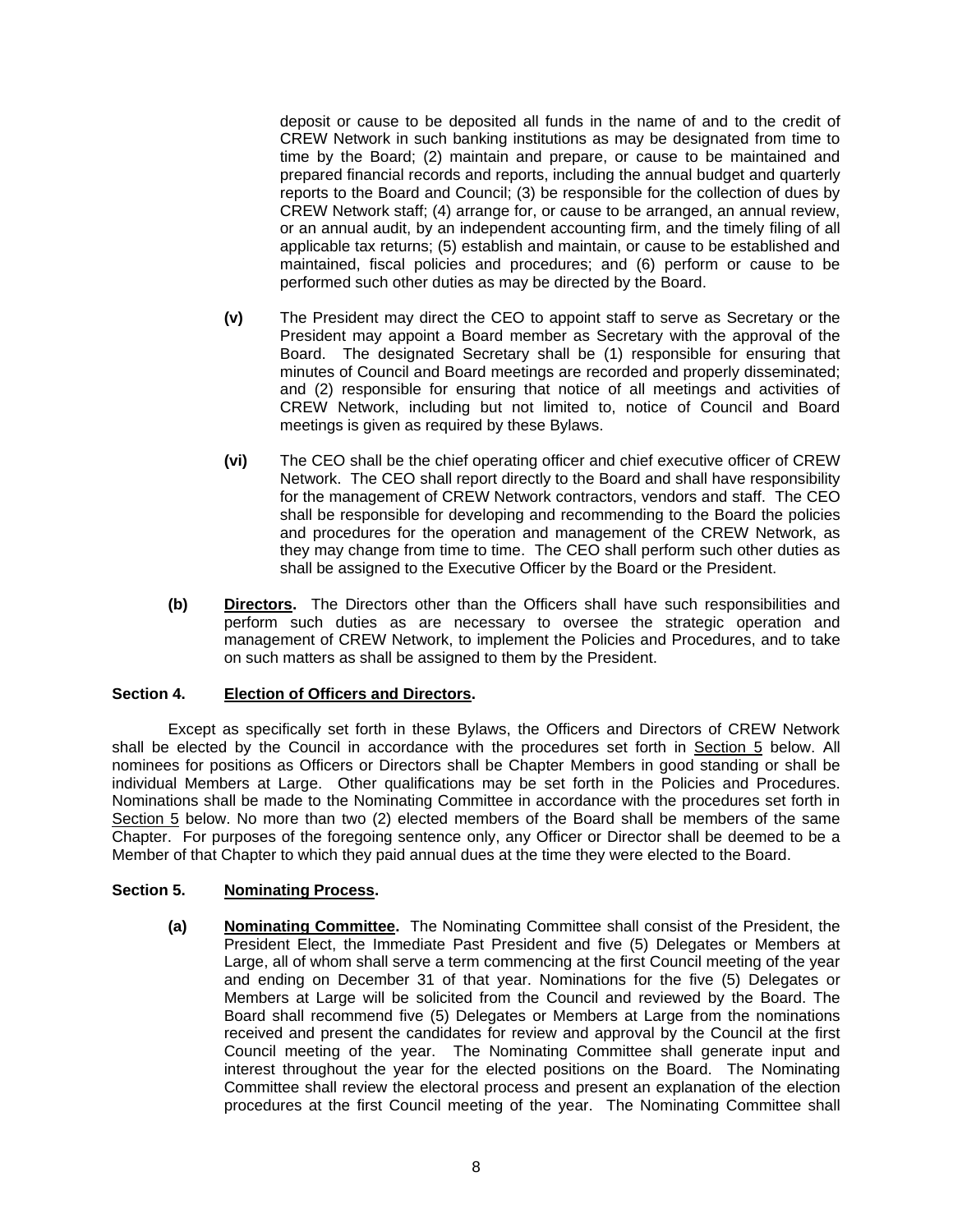solicit nominations for each of the Officer and Director positions, except the positions of President and Immediate Past President (subject to Section 7 below), and confirm, with respect to each nomination, the willingness of the nominee to serve and such other information as the Nominating Committee deems appropriate, which may include time availability, qualifications for a particular position and other information. No member of the Nominating Committee may be nominated for a position as an Officer or Director. The actions of the Nominating Committee shall be valid as long as there are at least four (4) Delegates/Members at Large on the Committee at the time of the determination of the slate of candidates.

- **(b) Slate of Officers and Directors.** The Nominating Committee shall be encouraged to reflect the diversity of the Chapters in all of its nominations. The Nominating Committee shall submit a slate of nominees containing one name only for each open Director position and for the position of President Elect. The Nominating Committee shall submit the names of its nominees and their credentials to the Delegates not less than forty-five (45) days prior to the Annual Meeting at which the results of the election of those Officers and Directors will be announced. If, prior to the date specified for the close of the election of the Officers and Directors, any nominee removes their name from the ballot for any reason, the Nominating Committee may present a new nominee to the Council for approval at the Annual Meeting.
- **(c) Election.** Voting for the election of Officers and Directors shall take place in accordance with Article IV, Section 7 of these Bylaws. Ballots shall be sent to each Delegate and the President Elect not less than forty-five (45) days prior to the Annual Meeting and returned ballots shall be counted not less than fifteen (15) days prior to the Annual Meeting. Procedures addressing the rejection of the slate of Officers and Directors nominated by the Nominating Committee shall be set forth in the Policies and Procedures.

## **Section 6. Term.**

Except as provided in Section 7 of this Article, the President Elect, President and Immediate Past President shall hold office for a term of one (1) calendar year beginning on January 1 of the year immediately following the year in which the President Elect is elected and the year immediately following the year during which the then current President Elect and President have served their one (1) year terms, as applicable. The Directors shall each serve for two (2) calendar years beginning on January 1 of the year immediately following completion of the election during which the Directors are elected and shall be elected for staggered terms. In each election, successors to all of the Board members with expiring terms will be elected to two-year terms. No Officer or Director shall serve more than two (2) consecutive full terms in the same office or more than four (4) consecutive years in Officer or Director positions, other than President, President Elect and Immediate Past President, each of which position is for a one-year term except as provided in Section 7 below.

## **Section 7. Removal and Vacancy.**

Any Officer or Director may be removed from office by the Council upon the affirmative vote of at least two-thirds (2/3) of the votes entitled to be cast by the Delegates at any meeting at which a quorum of the Chapters is present. In the event of a vacancy in the position of President for any reason, such vacancy will be filled by the President Elect, and in such case the term of that person who is filling the vacancy as President shall extend to include that person's expected year as President, unless otherwise recommended by the majority of the Board. In the event of a vacancy in any other Officer or Director position, such vacancy shall be filled by a majority vote of the Board, provided that the Board need not fill a vacancy in the position of Immediate Past President. Additional removal/vacancy procedures shall be set forth in the Policies and Procedures.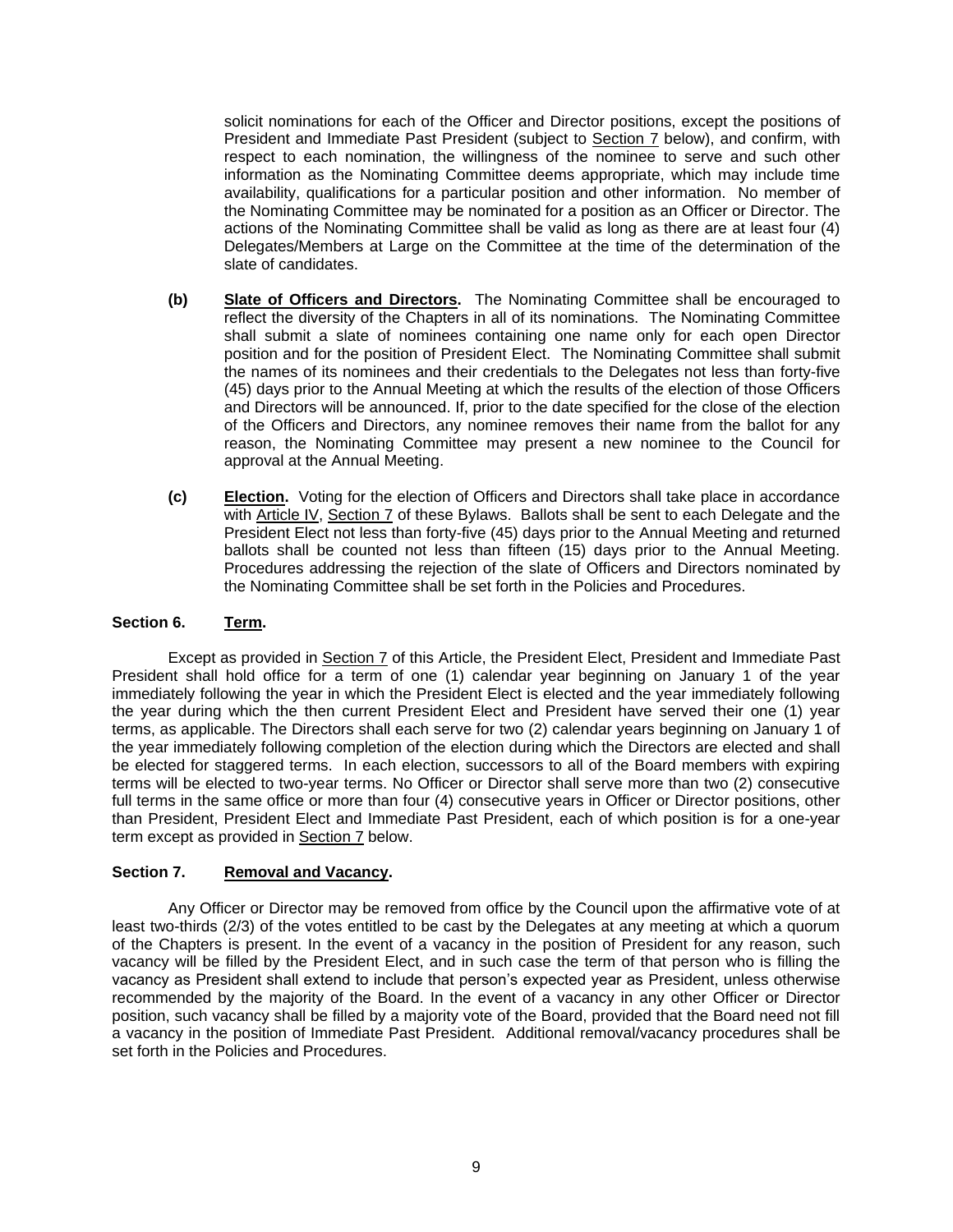## **Section 8. Meetings.**

Meetings of the Board may be called by the President, or other persons as designated by the Board, or upon the written request of a majority of the Board. Such meetings shall be called upon not less than forty-eight (48) hours notice to each member of the Board, given personally or by mail, commercial courier service, telephone, facsimile, electronic mail, text or telegraph, which notice shall state the time, place and purpose of the meeting. Any notice given by facsimile shall be deemed delivered upon successful transmission of such facsimile to the Board member's facsimile number of record on file at CREW Network's principal office. Any notice given by electronic mail shall include a return receipt allowing CREW Network to confirm receipt of the electronic mail message by the intended recipient at the electronic mail address for such recipient on file at CREW Network's principal office and shall be deemed delivered upon such confirmation of receipt.

## **Section 9. Waiver of Notice; Action without Meeting; Telephone or Electronic Meetings.**

Before or at any meeting of the Board, any member of the Board may, in writing, waive notice of such meeting and such waiver shall be deemed equivalent to giving of notice. Attendance by a member of the Board at any meeting of the Board shall be deemed a waiver of notice by such member, and if all members of the Board are present at any meeting of the Board, no notice shall be required, and any business may be transacted at such meeting. The Board may take any action without a meeting if all members of the Board consent thereto in writing, which shall include electronic mail; such consent shall constitute a unanimous vote. The Board meetings may be conducted by telephone or similar communications equipment by means of which all persons participating in the meeting can hear each other or such other means as permitted under the laws of the District of Columbia.

# **Section 10. Quorum.**

At all meetings of the Board, a majority of the Board shall constitute a quorum for the transaction of business. The acts of a majority of the Board present at a meeting, at which a quorum is present, shall be the acts of the Board. If at any meeting of the Board there is less than a quorum present, the majority of those present may adjourn the meeting from time to time until a quorum is present. At any adjourned meeting any business which might have been transacted at the meeting as originally called may be transacted without further notice.

## **Section 11. Presiding Officer.**

The presiding officer at meetings of the Board shall be the President. In the absence of the President, the President Elect shall preside, provided that if the President Elect is absent, the members of the Board present at the meeting shall designate one of their members to preside.

# **Section 12. Committees.**

The Board shall, by resolution, create committees necessary and appropriate for the smooth and efficient functioning of CREW Network. The Board may create standing and/or ad hoc committees or task forces (collectively "**Committees**") as it shall deem necessary or appropriate, with such powers and responsibilities as the Board shall by resolution prescribe. The Board shall designate the Chair of each Committee which it creates pursuant to this Section. Procedural requirements for Committees shall be set forth in the Policies and Procedures. Members of Committees may be chosen by the Board or by Committee chairs with ratification by the Board.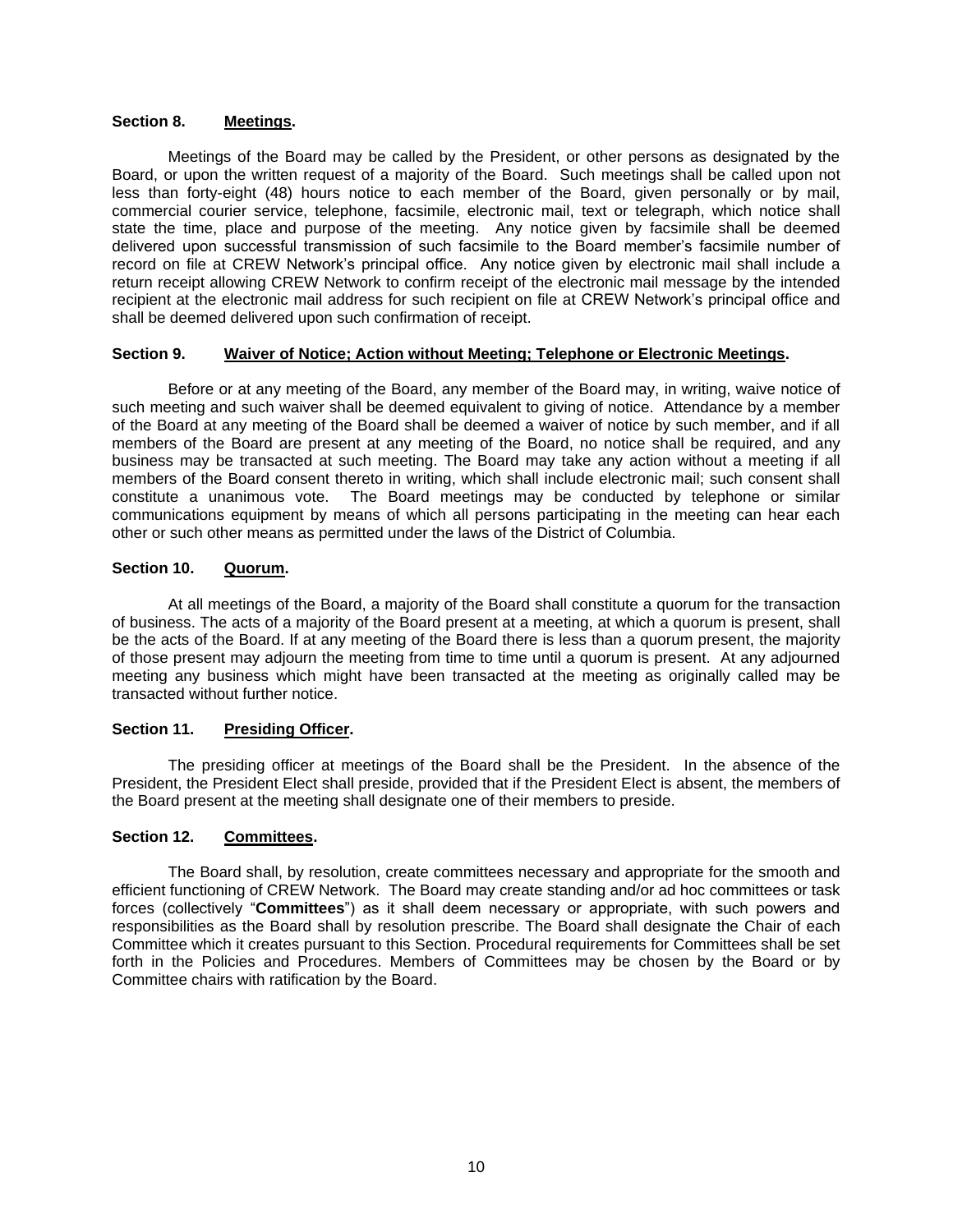## **ARTICLE VI CONVENTION**

## **Section 1. Purpose.**

It is a goal of CREW Network to hold an annual convention (the "**Convention**"). The primary purpose of the Convention is to serve and benefit the Chapters and Members. At the discretion of the Board, all or a part of the Convention may be open to the public.

#### **ARTICLE VII BUDGET AND DUES**

## **Section 1. Preparation, Review and Approval of Budget.**

The Treasurer shall submit or cause to be submitted a proposed annual budget to the Board not later than sixty (60) days prior to the date of the Annual Meeting of the Council at which the budget will be submitted for approval. The proposed budget, as modified by the Board, shall be submitted to the Delegates by the Treasurer not later than thirty (30) days prior to the date of the Annual Meeting at which the budget will be submitted for approval.

## **Section 2. Ratification of the Budget.**

- **(a) Ratification Voting Requirements.** The budget shall be presented for ratification by the Council at the Annual Meeting. Except as otherwise provided in this Section, ratification of the budget shall require the affirmative vote of a majority of the votes entitled to be cast by the Council (as defined in Article IV, Section 2(a) of these Bylaws).
- **(b) Delayed Ratification.** If the budget is not ratified at the Annual Meeting of the Council, a revised budget shall be submitted to the Council not later than thirty (30) days following the Annual Meeting. The budget shall be submitted, and the vote of the Council shall be taken by mail, facsimile, or electronic mail. Ratification of any revised budget shall require the same percentage of Delegate votes as for ratification at the Annual Meeting. The failure of a Delegate to disapprove a revised budget in writing within thirty (30) days following receipt thereof shall constitute approval. If a revised budget is not approved and ratified, the process shall be repeated until a budget is approved and ratified. Until the annual budget is approved, CREW Network shall operate on a budget based on that of the previous year.

#### **Section 3. Dues Structure.**

Dues shall be adopted each year by the Council as part of the approval of the budget or at any time as proposed by the Board. Increases in dues must be approved by two-thirds (2/3) of the votes entitled to be cast by the Council. Dues of a Chapter shall be based upon the number of individual members comprising the Chapter, but payment of dues shall be the responsibility of the Chapter. Dues of individual Members shall be the responsibility of the individual Member. Dues may be prorated for Chapters and individual Members joining during the year, in accordance with the Policies and Procedures. Chapters may determine whether or not to prorate dues of their members.

## **Section 4. Payment of Dues.**

**(a) Notice of Dues Structure.** The CEO shall send or cause to be sent to each Member at Large, not later than December 1 of each year, an invoice stating the annual dues payable by them for the upcoming year. The CEO shall send or cause to be sent to each Chapter, not later than December 1 of each year, an invoice stating the dues as a total, calculated using the total number of Members at the time the invoice is produced, and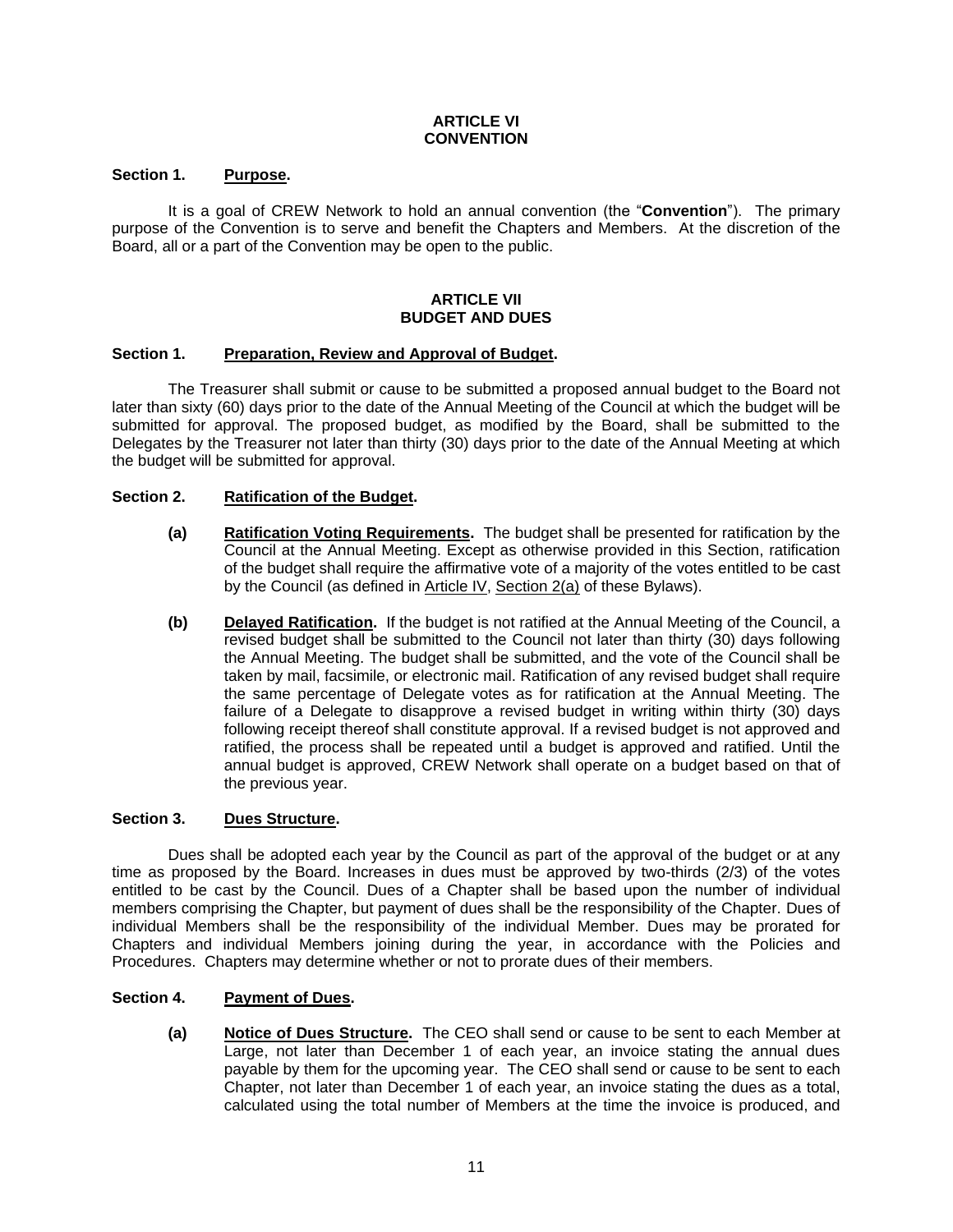payable by the Chapter for the upcoming year. Notices shall include the then applicable Policies and Procedures regarding due date, payment, late charges, delinquencies and related matters.

- **(b) Membership Rosters.** Each Chapter shall submit a current membership roster to CREW Network when the Chapter pays its dues for the year. The cumulative number of Members shown on rosters from each Chapter shall be used for the final calculation of dues to be remitted, even if the amount differs from the number of Members used to calculate the initial invoice previously received for that Chapter from CREW Network as described in Section 4(a) of this Article. All Chapter Members not included on a Chapter's paid roster as of the due date will be noted as expired and benefits will be terminated as set forth in the Policies and Procedures.
- **(c) Membership Updates.** Each Chapter shall submit from time to time the required membership information and dues for all new Members approved into their local Chapter.

## **Section 5. Non-refundability of Dues.**

If a Chapter or Member (or Member at Large) withdraws or is expelled, there shall be no refund of any dues paid by such party.

#### **Section 6. Application Fee.**

A non-refundable application fee, in an amount determined by the Board, shall be submitted with each new organization's or new individual's application for membership in accordance with the Policies and Procedures.

## **ARTICLE VIII INDEMNIFICATION**

CREW Network shall indemnify any person who was or is a party, or is threatened to be made a party, to any threatened, pending or completed action, suit or proceeding, whether civil, criminal, administrative or investigative (other than an action by or in the right of CREW Network), by reason of the fact that that person is or was a Director or Officer of CREW Network or is or was serving at the request of CREW Network as a director or officer of another corporation, partnership, joint venture, trust or other enterprise, against expenses (including attorneys' fees), judgments, fines and amounts paid in settlement, actually and reasonably incurred by that person in connection with such action, suit or proceeding, if that person acted in good faith and in a manner reasonably believed to be in or not opposed to the best interests of CREW Network or, with respect to any criminal action or proceeding, if there was no reasonable cause for that person to believe the conduct was unlawful. Reasonable expenses incurred by a present or former Director or Officer of CREW Network who is a party to such proceeding may be paid or reimbursed by CREW Network in advance of the final disposition of such proceeding (i) upon receipt by CREW Network of (a) written affirmation by the Director or Officer of a good faith belief that the standards of conduct necessary for indemnification by CREW Network as authorized by these Bylaws have been met, and (b) a written undertaking by or on behalf of the Director or Officer to repay such amount if it shall ultimately be determined that such standard of conduct has not been met; and (ii) after a determination that the facts then known to those making the determination would not preclude indemnification under these Bylaws. The undertaking required by clause (i)(b) of the immediately preceding sentence shall be an unlimited general obligation of the Director or Officer but need not be secured and may be accepted without reference to financial ability to make repayment. The termination of any action, suit or proceeding by judgment, order, settlement, conviction or upon a plea of *nolo contendere* or its equivalent, shall not, of itself, create a presumption that the person did not act in good faith and in a manner which was reasonably believed to be in or not opposed to the best interests of CREW Network, or, with respect to any criminal action or proceeding, that the person had reasonable cause to believe that the conduct was unlawful.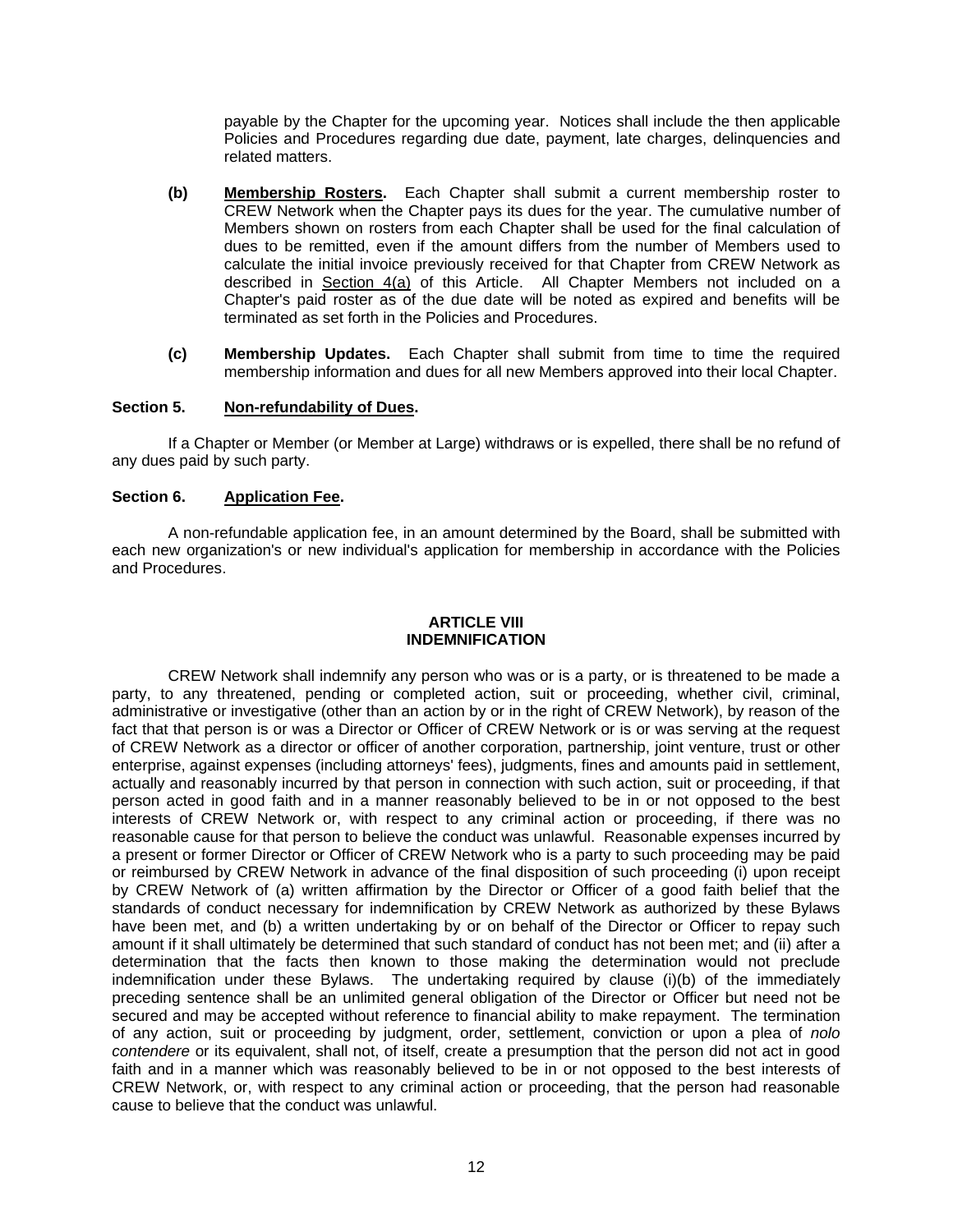#### **ARTICLE IX MISCELLANEOUS**

## **Section 1. Fiscal Year.**

The fiscal year of CREW Network shall be set forth in the Policies and Procedures.

## **Section 2. Bonds.**

Fidelity bonds may be required by the Council of all Officers, Directors and employees, if any, of CREW Network and from any agent handling or responsible for corporate funds. The amount of such bonds, if required, shall be determined by the Board. The cost of such bonds shall be paid by CREW Network.

# **Section 3. Availability to Members.**

Copies of the Articles of Incorporation, these Bylaws, the Policies and Procedures and all amendments thereto and hereto, shall be made available, upon request, to any Chapter or Member.

# **Section 4. Loans to Officers and Directors Prohibited.**

No loans shall be made by CREW Network to its Officers or Directors. Any Directors voting for or assenting to the making of any loan to an Officer or Director, and any Officer participating in the making thereof, shall be jointly and severally liable to CREW Network for the amount of such loan until repayment thereof.

# **Section 5. Limitations; Compensation.**

No stock or other evidence of ownership or interest shall be issued by CREW Network and no pecuniary profit shall inure to the benefit of any Officer, Director or other person having an interest in the activities of CREW Network. However, CREW Network is authorized to pay reasonable compensation for services rendered to CREW Network and to make reimbursement for reasonable costs and expenses incurred on behalf of CREW Network.

## **Section 6. Contributions.**

CREW Network has the authority to accept financial contributions from any organization or person so long as such contributions do not jeopardize the purposes or status of CREW Network as set forth in these Bylaws.

## **Section 7. Seal.**

The corporate seal of CREW Network shall be in the form of a circle and shall bear the name of CREW Network, the year and jurisdiction of its incorporation, and the words "Corporate Seal". The use of the seal is not required.

## **Section 8. Severability.**

If any provision of these Bylaws, or any action, sentence, clause, phrase, or word, or the application thereof, in any circumstances, is held to be invalid, void or unenforceable, the other provisions hereof are declared to be severable and shall remain valid and operative.

## **Section 9. Captions.**

The captions contained in these Bylaws are for reference only, are not part of these Bylaws, and are not intended in any way to limit or expand the terms and provisions of these Bylaws.